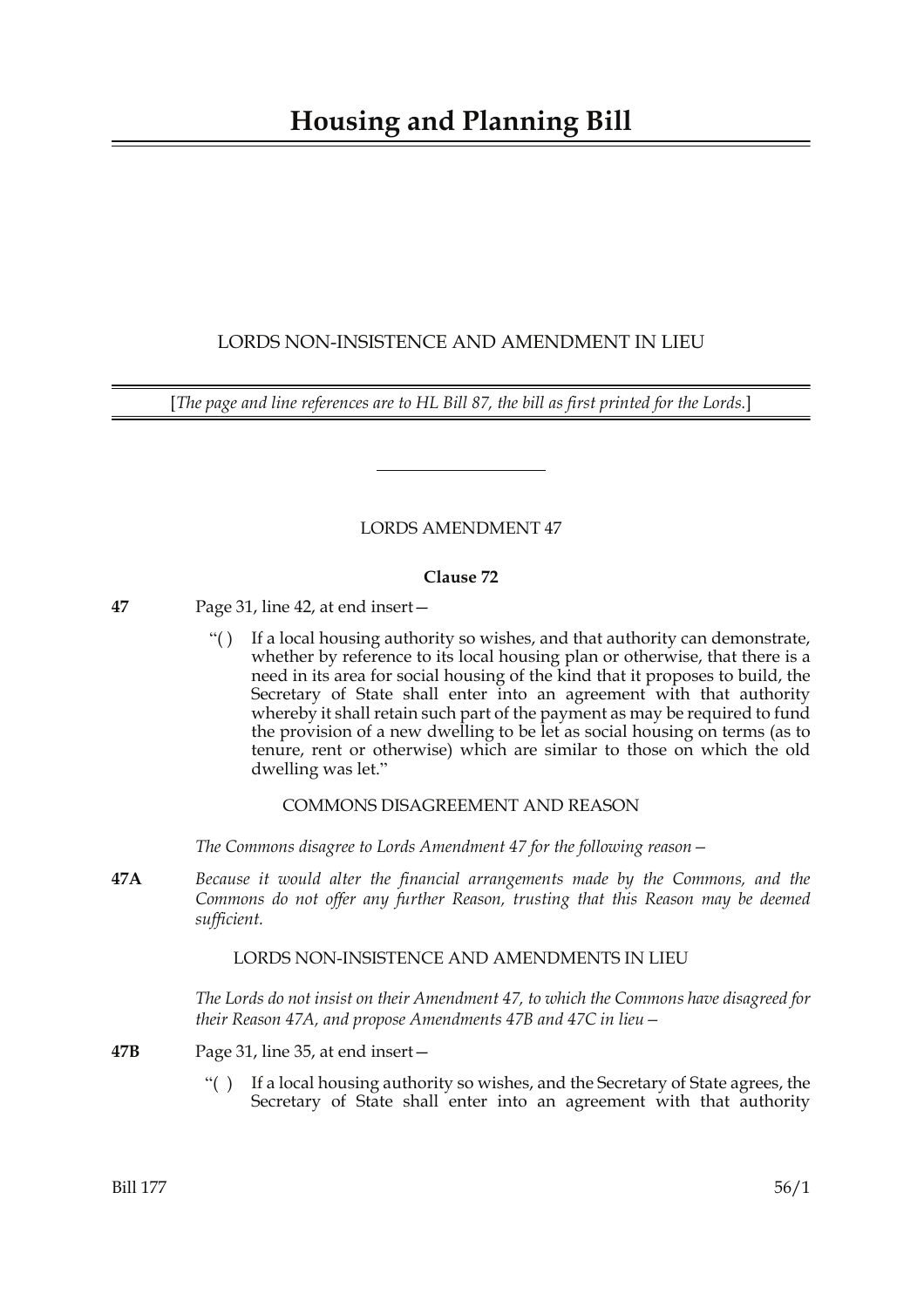whereby it shall retain such part of the payment referred to in section  $67(1)$ as may be required to fund the provision of a new affordable home."

- **47C** Page 32, line 2, at end insert—
	- "( ) If a local housing authority can demonstrate to the Secretary of State, whether by reference to its local housing plan or otherwise, that there is a particular need in its area for social housing, the authority shall retain such part of the payment referred to in section 67(1) as may be required to fund the provision of a new dwelling to be let as social housing on terms (as to tenure, rent or otherwise) which are similar to those on which the old dwelling was let."

COMMONS DISAGREEMENT AND REASON

*The Commons disagree with Lords Amendments 47B and 47C for the following reason—*

**47D** *Because they would alter the financial arrangements made by the Commons, and the Commons do not offer any further Reason, trusting that this Reason may be deemed sufficient.*

LORDS NON-INSISTENCE AND AMENDMENT IN LIEU

*The Lords do not insist on their Amendments 47B and 47C, to which the Commons have disagreed for their Reason 47D, and do propose Amendment 47E in lieu—*

- **47E** Page 31, line 42, at end insert—
	- "( ) The amount of any reduction agreed under subsection (1) must be sufficient to fund the provision of at least one new affordable home outside Greater London, and at least two new affordable homes in Greater London, for each old dwelling.
	- ( ) Where the local housing authority can demonstrate, whether by reference to its local housing plan or otherwise, that there is a particular need in its area for social rented housing, the Secretary of State, as part of any agreement under subsection (1), must consider any application from the authority to fund the provision of a new dwelling to be let as social housing, in respect of each old dwelling.""